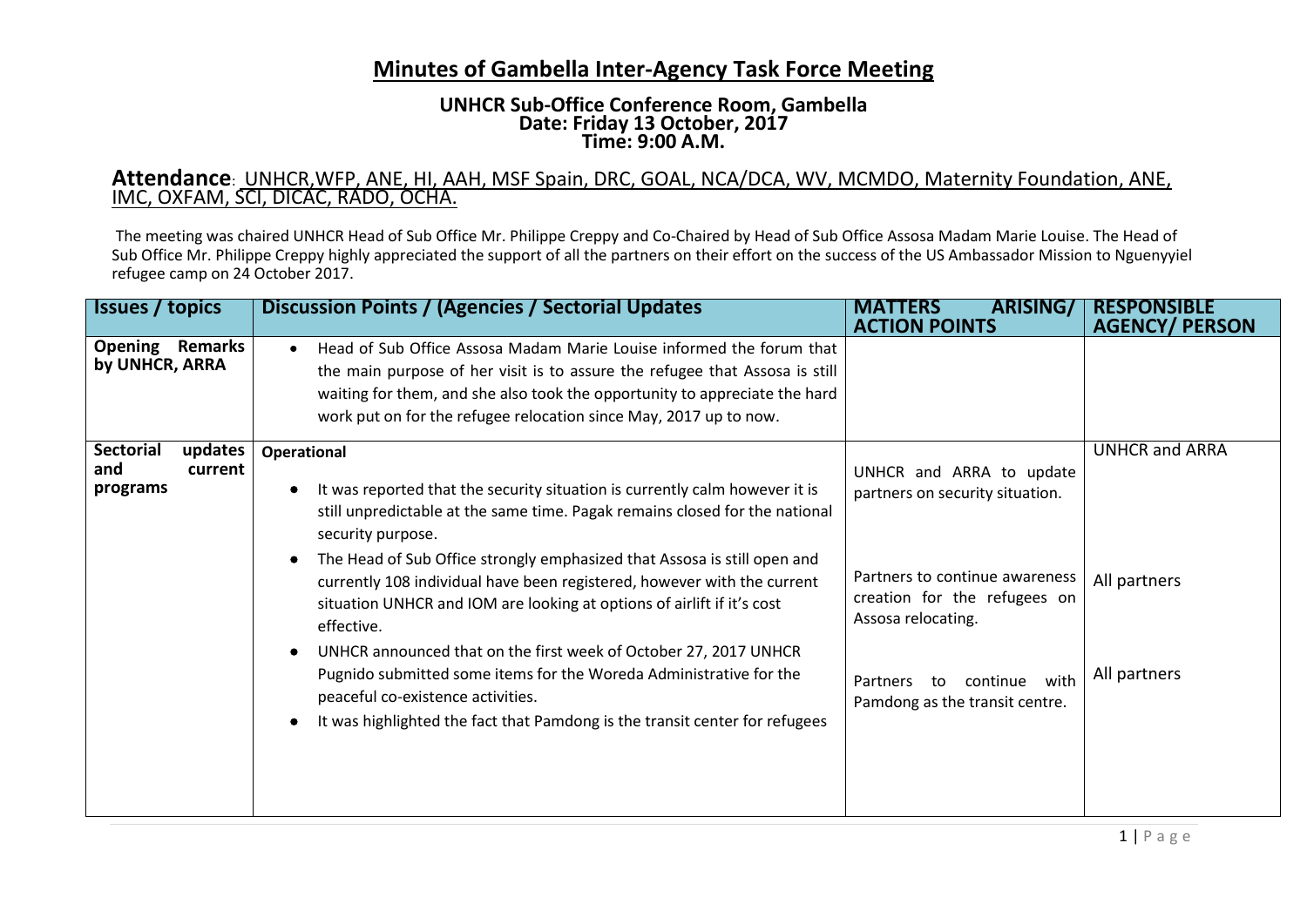| <b>Issues / topics</b> | <b>Discussion Points / (Agencies / Sectorial Updates)</b>                                                                                                                                                                                                                                                                                                                                                                                                                                                                                                                                                                                                                                                                                                                                                   | <b>MATTERS</b><br><b>ARISING/</b><br><b>ACTION POINTS</b>                                                                                                                                                                      | <b>RESPONSIBLE</b><br><b>AGENCY/ PERSON</b> |
|------------------------|-------------------------------------------------------------------------------------------------------------------------------------------------------------------------------------------------------------------------------------------------------------------------------------------------------------------------------------------------------------------------------------------------------------------------------------------------------------------------------------------------------------------------------------------------------------------------------------------------------------------------------------------------------------------------------------------------------------------------------------------------------------------------------------------------------------|--------------------------------------------------------------------------------------------------------------------------------------------------------------------------------------------------------------------------------|---------------------------------------------|
|                        | <b>Shelter</b>                                                                                                                                                                                                                                                                                                                                                                                                                                                                                                                                                                                                                                                                                                                                                                                              |                                                                                                                                                                                                                                |                                             |
|                        | DRC updated the meeting that construction of permanent reception<br>center is ongoing. In Nguenyyiel there are 200 empty frame in case any<br>emergency pop-up. It was also discussed on the meeting that an additional<br>100 frames will be put up as back up until December.<br>The Shelter team assured the forum to strongly work with ANE to<br>maintain the road to Nguenyyiel from the main street up to the camp<br>including additional 7 KM with in the camps.<br>Partners were also reminded to submit their construction drawing for any<br>$\bullet$<br>infrastructure in the camp to the shelter team as to have professional<br>guidance.                                                                                                                                                   | Partners<br>share<br>their<br>to<br>construction designs with the<br>shelter team for the technical<br>support.<br>UNHCR to submit a one page<br>report on the different type of<br>shelters<br>supported<br>with<br>pictures. | Partners<br><b>UNHCR Shelter team</b>       |
|                        | Protection                                                                                                                                                                                                                                                                                                                                                                                                                                                                                                                                                                                                                                                                                                                                                                                                  |                                                                                                                                                                                                                                |                                             |
|                        | ARRA announced the launched of the Vital Event Registration in the<br>$\bullet$<br>refugee's camps.<br>IMC says to have deployed additional staff in Zone D, however they also<br>$\bullet$<br>reported that there is no case management system put in place in Zone D.<br>on top of that it was reported that they have requested for plastic sheet to<br>put in place a temporary site in Zone D.<br>In the meeting partners reported high rate of theft case occurrence in<br>Nguenyyiel Zone D at night.<br>RADO reported the SGBV Officers are taking SASA training in Addis Ababa<br>for quality service delivery. It was also reported that they started the<br>HIV/AIDS construction at Pugnido-2 where they requested UNHCR Shelter<br>team to extend their technical support.<br><b>Education</b> | UNHCR to liaise with ARRA<br>regarding the current theft<br>reports on way forwards.                                                                                                                                           |                                             |
|                        | Reported that Plan International will be constructing additional semi-<br>permanent class room in Nguenyyiel refugee camp.                                                                                                                                                                                                                                                                                                                                                                                                                                                                                                                                                                                                                                                                                  |                                                                                                                                                                                                                                |                                             |